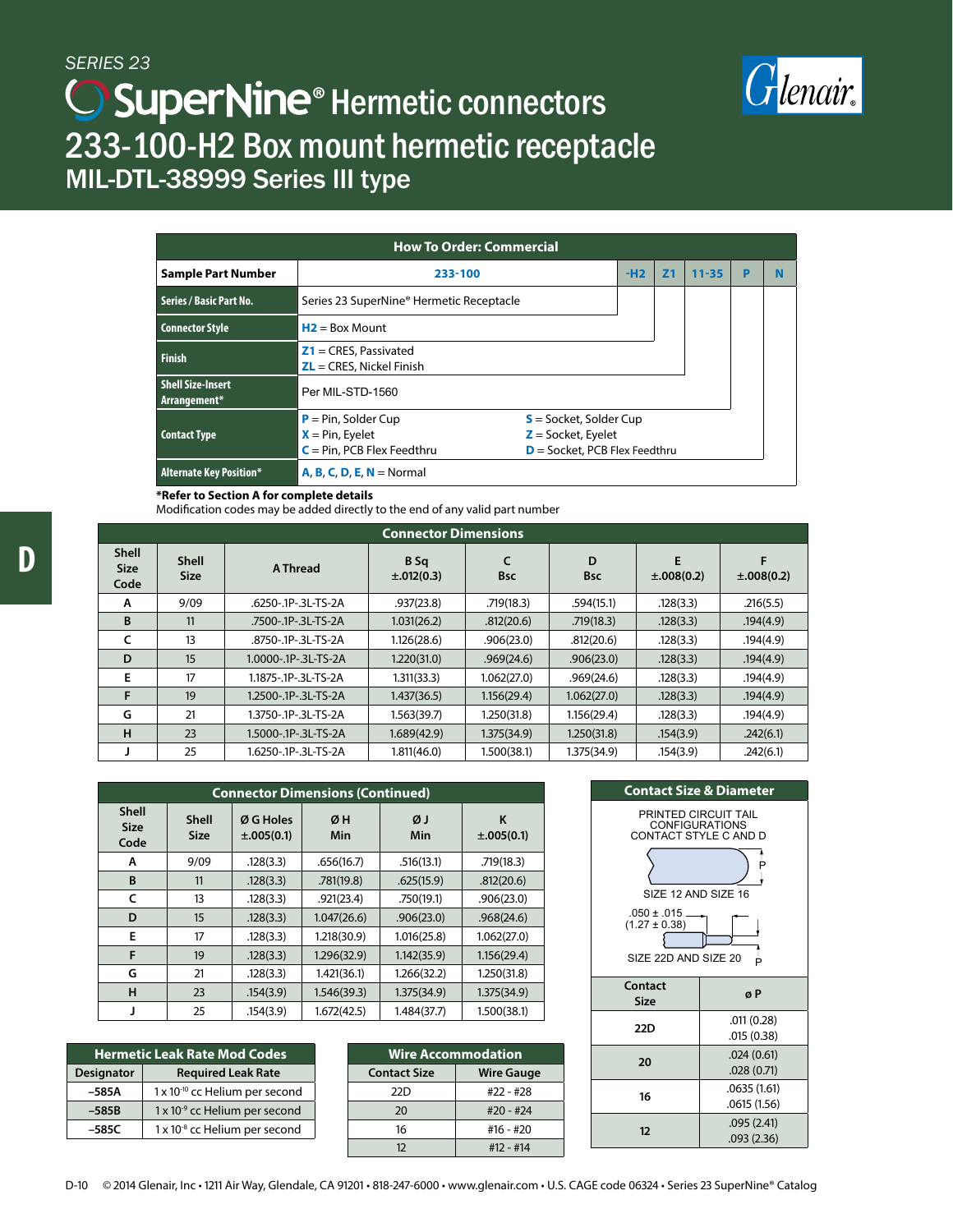# **SuperNine<sup>®</sup> Hermetic connectors** D38999/21 Box mount hermetic receptacle MIL-DTL-38999 Series III QPL



| <b>How To Order: MS</b>             |                                                                               |                                                                                     |  |        |   |   |  |  |
|-------------------------------------|-------------------------------------------------------------------------------|-------------------------------------------------------------------------------------|--|--------|---|---|--|--|
| <b>Sample Part Number</b>           | D38999<br>121                                                                 |                                                                                     |  | $B-35$ | P | N |  |  |
| Series / Basic Part No.             | MIL-DTL-D38999 Series III Type                                                |                                                                                     |  |        |   |   |  |  |
| <b>Connector Style</b>              | $/21 = Box Mount$                                                             |                                                                                     |  |        |   |   |  |  |
| <b>Finish</b>                       | $Y = CRES$ , Passivated<br>$N =$ CRES, Nickel Finish                          |                                                                                     |  |        |   |   |  |  |
| Shell Size -<br>Insert Arrangement* | Per MIL-STD-1560                                                              |                                                                                     |  |        |   |   |  |  |
| <b>Contact Type</b>                 | $P = Pin$ , Solder Cup<br>$X = Pin$ , Eyelet<br>$C = Pin$ , PCB Flex Feedthru | $S =$ Socket, Solder Cup<br>$Z =$ Socket, Eyelet<br>$D =$ Socket, PCB Flex Feedthru |  |        |   |   |  |  |
| <b>Alternate Key Position*</b>      | $A, B, C, D, E, N =$ Normal                                                   |                                                                                     |  |        |   |   |  |  |

#### **\*Refer to Section A for complete details**

Modification codes may be added directly to the end of any valid part number